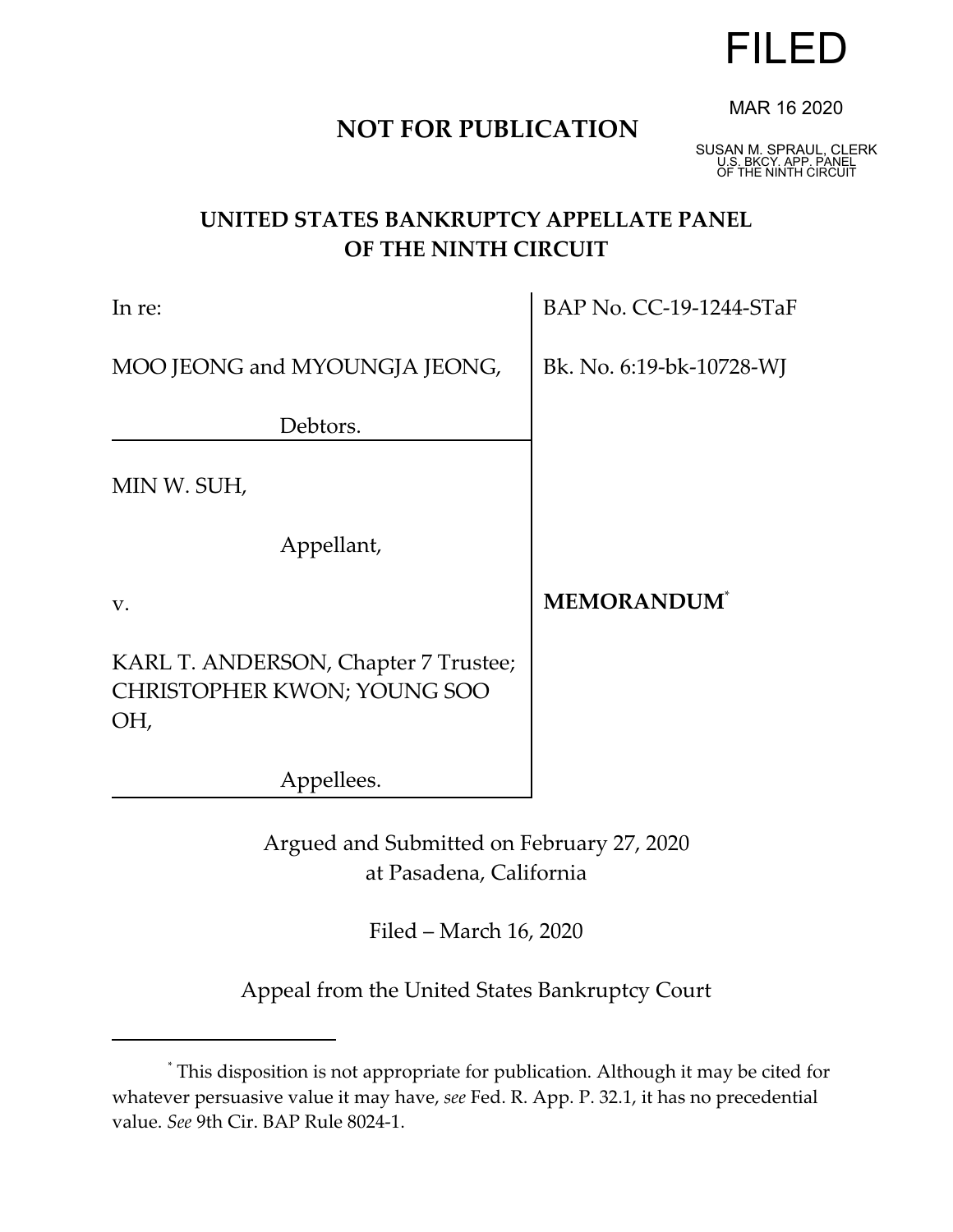#### for the Central District of California

Honorable Wayne E. Johnson, Bankruptcy Judge, Presiding

Appearances: Appellant Min W. Suh argued pro se; Tinho Mang of Marshack Hays LLP argued for appellee Karl T. Anderson, chapter 7 trustee.

 $\overline{a}$ 

 $\overline{a}$ 

Before: SPRAKER, TAYLOR, and FARIS, Bankruptcy Judges.

### **INTRODUCTION**

Appellant Min W. Suh appeals the bankruptcy court's order holding him in contempt for his involvement in the postpetition filing of two "corrective" deeds of trust against the debtors' residence. Suh jointly represented both the debtors and the junior secured creditors during the case and argues that the creditors were not stayed from recording the corrective deeds under § 362(b)(3). $^1$  We agree with the bankruptcy court that Suh clearly violated the automatic stay. Because Suh had no objectively reasonable basis for concluding that his conduct did not violate the stay, the bankruptcy court did not abuse its discretion when it held him in contempt of court and imposed sanctions.

The trustee has also moved for an award of fees and costs under Rule

 $1$  Unless specified otherwise, all chapter and section references are to the Bankruptcy Code, 11 U.S.C. §§ 101-1532, and all "Rule" references are to the Federal Rules of Bankruptcy Procedure.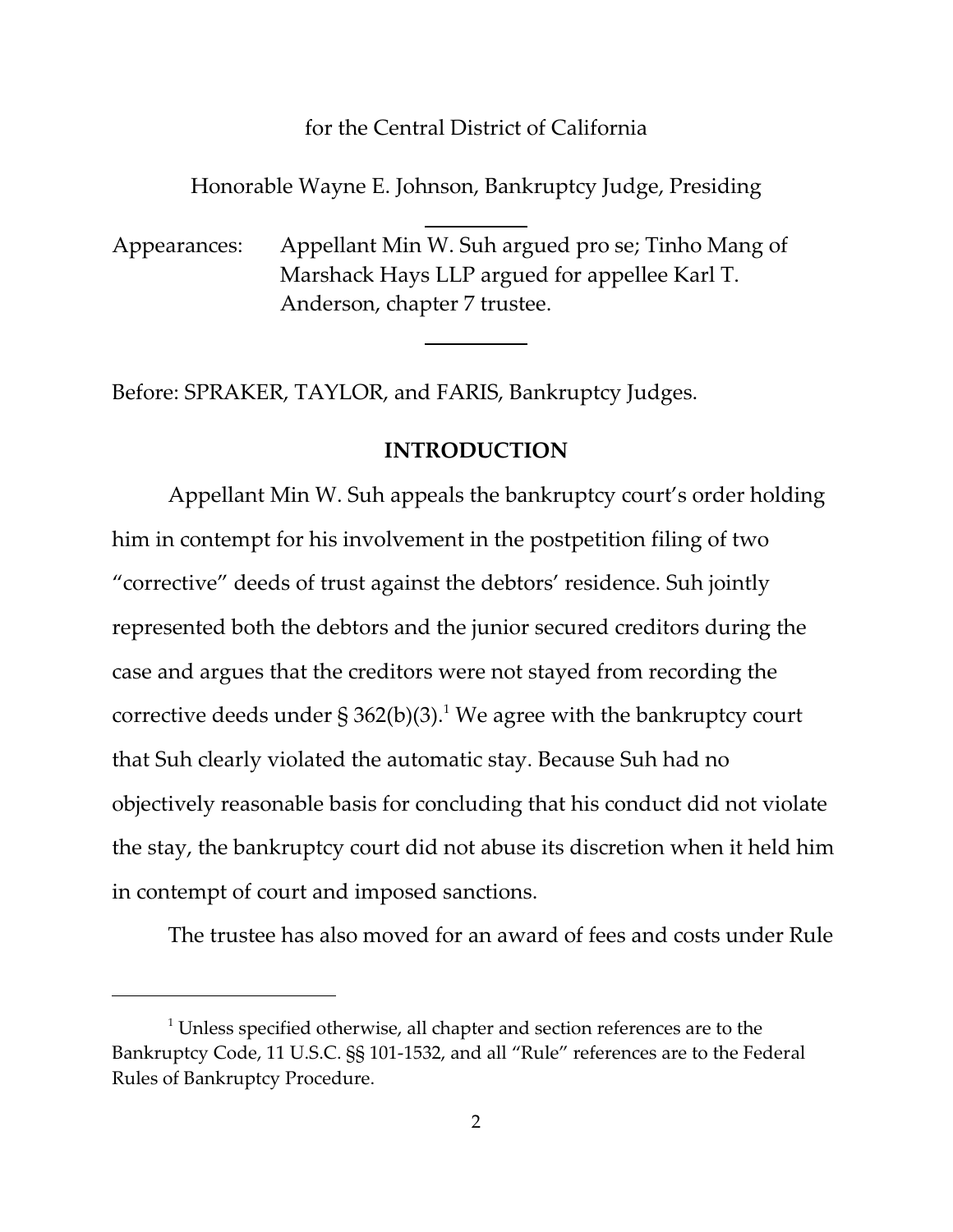8020. The motion is well founded. Consequently, we AFFIRM the bankruptcy court's contempt order and direct the trustee to supplement his motion for appellate fees and costs as specified in the body of this decision.

#### **FACTS**

 Suh commenced the Jeongs' bankruptcy by filing their chapter 7 petition. At the time of the filing, the Jeongs owned a residence in Rancho Cucamonga, California. In their schedules, the Jeongs listed three deeds of trust encumbering their residence: (1) a first priority deed of trust in favor of an institutional lender; (2) a second priority deed of trust in favor of Young Soo Oh; and (3) a third priority deed of trust in favor of Christopher Kwon.

The chapter 7 trustee for the Jeongs' estate, Karl T. Anderson, sent letters to Oh and Kwon informing them that the legal descriptions appended to their respective deeds of trust either did not exist or did not accurately describe the Jeongs' residence. Therefore, Anderson claimed that both deeds of trust were void. Anderson requested that Oh and Kwon stipulate to the avoidance, recovery, and preservation of their respective deeds of trust for the benefit of the bankruptcy estate.

Suh sent a letter responding to Anderson's contention that the junior deeds of trust were void. Though he represented the Jeongs, Suh began by stating that he had been retained to represent Oh and Kwon and was responding on their behalf. Suh informed the trustee that Oh and Kwon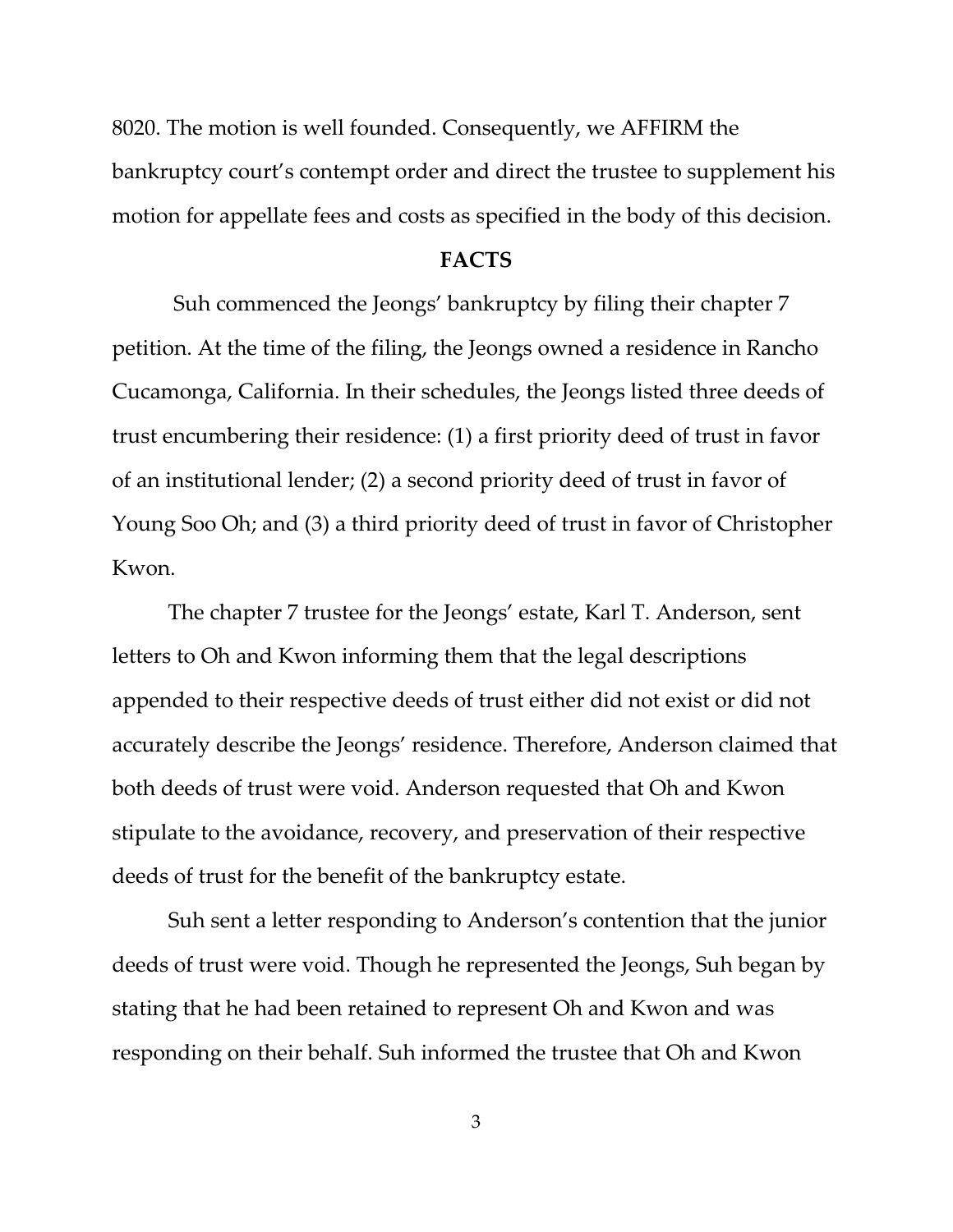had requested Ms. Jeong to record new deeds of trust to remedy the defects in the property descriptions pointed out in Anderson's letter. Suh further stated that Ms. Jeong recorded these "corrective" deeds of trust on June 27, 2019, and he attached copies of the two newly-recorded corrective deeds of trust. Suh concluded his letter by requesting that Anderson confirm that Oh and Kwon were holders of valid deeds of trust against the residence.

That same day, Anderson replied to Suh's letter. Anderson asserted that the recording of the corrective deeds of trust constituted a violation of the automatic stay and demanded that Suh and his clients immediately reconvey or withdraw them. Anderson further advised Suh that, "if this violation of the automatic stay is not remedied by [July 5, 2019], the Trustee will file a motion for sanctions against you and each of your clients individually and seek compensatory damages for the violation of the stay, which include attorney's fees."

Suh never responded to Anderson's demand letter. On August 1, 2019, Anderson filed a motion for issuance of an order to show cause why Suh, the Jeongs, Oh, and Kwon, should not be held in contempt. The bankruptcy court promptly entered an order to show cause against the Jeongs, Oh, Kwon, and Suh.

Oh and Kwon, represented by new counsel, opposed the show cause order. The Jeongs, also represented by new counsel, filed a separate opposition. They contended that they relied entirely on the advice of their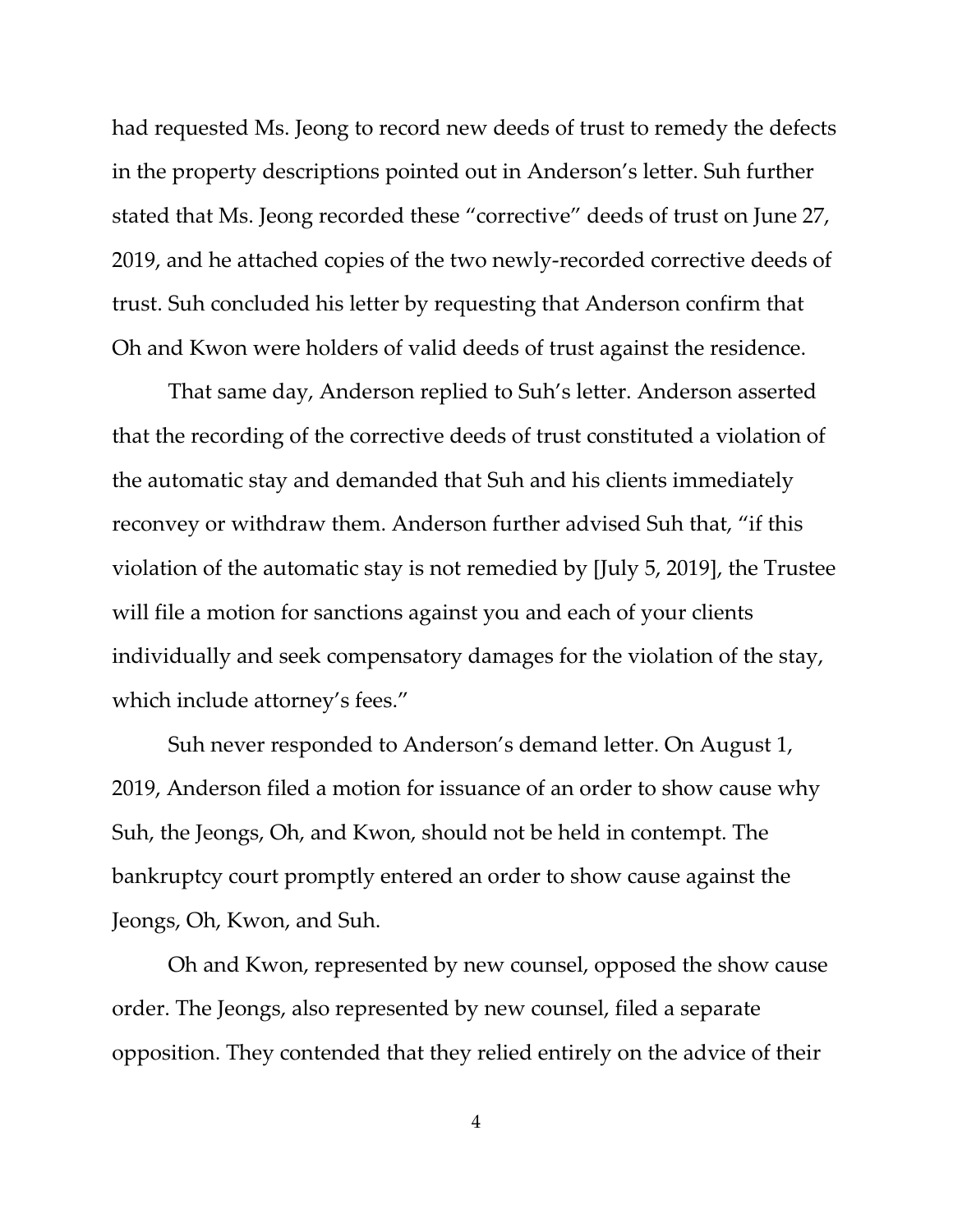former counsel, Suh, who prepared the corrective deeds of trust and recommended that the Jeongs sign and record them.

Suh also filed an opposition. $^2$  Suh argued that § 362(b)(3) carved out an exception to the automatic stay which permitted the recording of the corrective deeds of trust. Suh also argued that the Jeongs could and did waive the automatic stay by filing the corrective deeds of trust.

On August 29, 2019, the bankruptcy court held its first show cause hearing. At the hearing, Suh elaborated on his theory that § 362(b)(3) permitted the recordation of the corrective deeds of trust. According to Suh, § 362(b)(3) permitted any and all steps necessary to perfect a security interest against property of the estate without limitation. After the court pointed out that Suh's limitless interpretation of § 362(b)(3) was inconsistent with the plain language of the statute, Suh changed tack. He then argued, without citing any relevant authority, that the postpetition recording of the corrective trust deeds did not violate the automatic stay because the street address set forth in the original deeds of trust was correct. According to Suh, the postpetition trust deeds did not violate the automatic stay because they merely corrected a minor mistake, and they related back to the prepetition date of the original deeds of trust.

 $^2$  Suh's opposition stated that it was filed on behalf of the Jeongs and on his own behalf. Suh later explained that, at the time he filed the opposition, he was unaware that the Jeongs had retained substitute counsel to respond to the show cause order.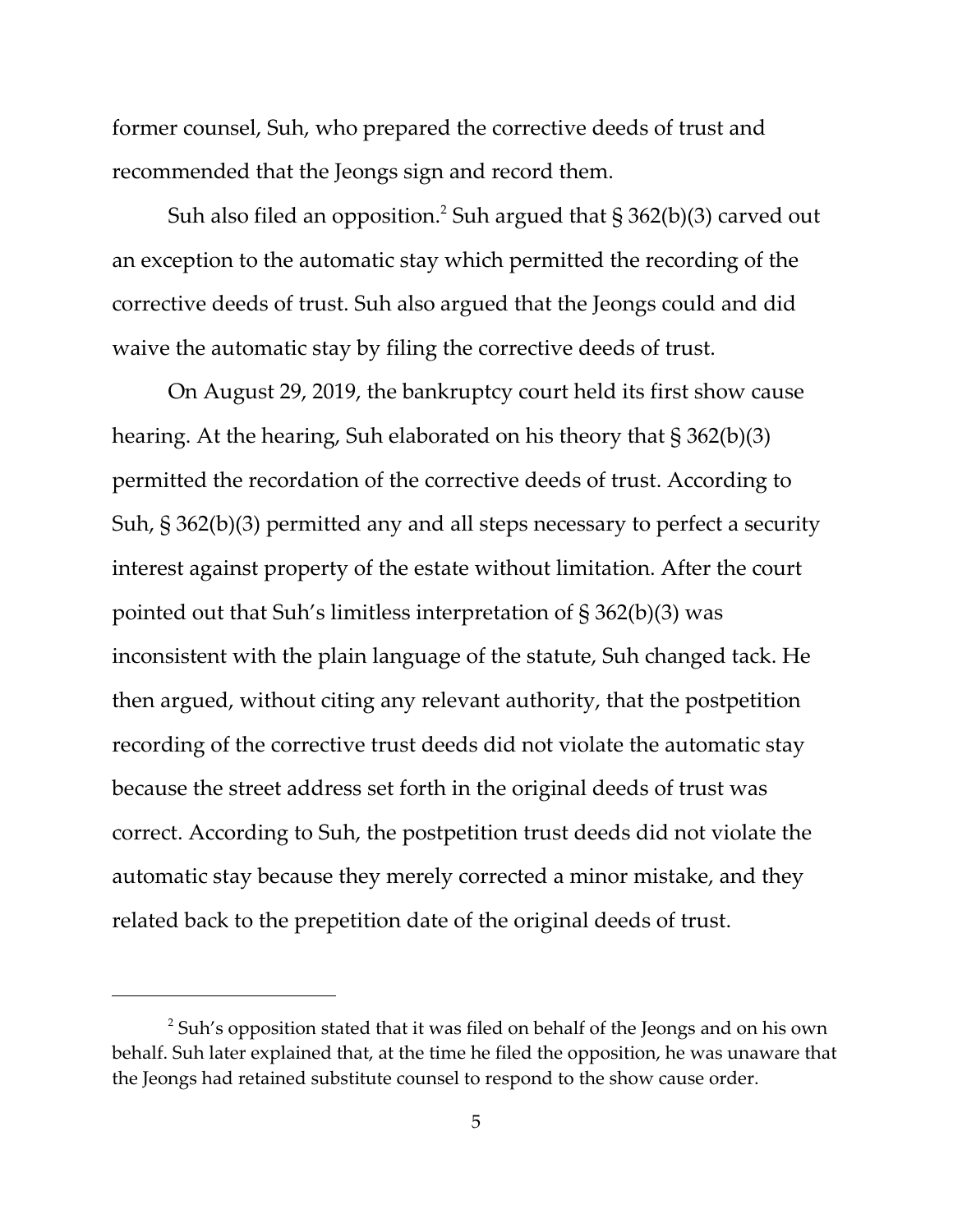The bankruptcy court continued the matter in order to allow the parties an opportunity to explore settlement of the dispute. The court also invited further briefing on the consequences of the errors in the legal descriptions if the matter was not completely settled. But the court also stated that "there was a clear-cut violation of the automatic stay here."

After the first hearing, Anderson settled with the Jeongs, Oh, and Kwon. In exchange for the reconveyance of the corrective deeds of trust and the secured creditors' payment of \$6,000.00 in attorney's fees, Anderson agreed to dismiss the contempt proceedings as against all respondents other than Suh.

Suh filed a supplemental brief in support of his opposition to the show cause order. He continued to press his argument under § 362(b)(3) that the junior secured creditors were entitled to procure and record new postpetition deeds of trust to correct deficiencies in the prepetition deeds of trust. He claimed that this argument amounted to reasonable doubt as to whether his actions violated the automatic stay. He also argued, for the first time, that he was not in contempt because he could not have remedied any stay violation. According to Suh, because the Jeongs substituted in new counsel, there was nothing he personally could have done to unwind the corrective deeds of trust.

Meanwhile, Anderson filed a supplemental declaration of his counsel detailing that he had incurred \$9,078.00 in fees and \$1,049.53 in costs, for a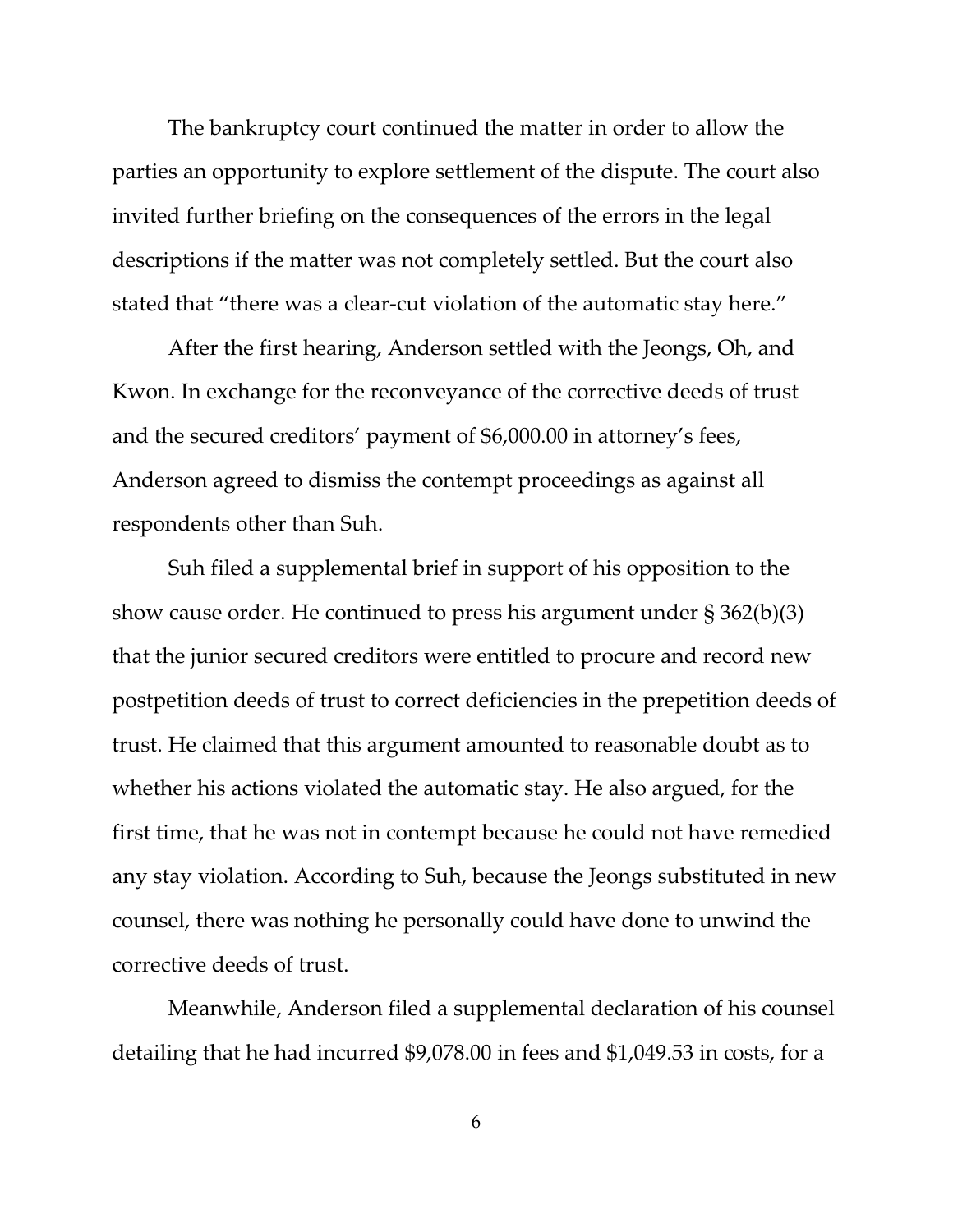total of \$10,127.53 in damages, to enforce the automatic stay. The declaration further advised the court of Anderson's settlement in principle with all of the respondents other than Suh, pursuant to which they had agreed to pay a portion of Anderson's compensatory damages.

The bankruptcy court then held its second and final hearing on the show cause order. Anderson advised the court that the respondents other than Suh had delivered to him copies of the recorded reconveyances of the corrective deeds of trust and had paid him \$6,000.00 in partial satisfaction of his \$10,127.53 in fees and expenses incurred through the first hearing on the order to show cause.

At the hearing, Suh reiterated his prior arguments. He additionally posited that the other respondents' settlement further capped his liability. He continued to argue that his liability for any stay violation ended when he was terminated as counsel because he thereafter was unable to remedy any stay violation. But in light of the settlement in which the other respondents accepted responsibility for roughly 60% of Anderson's fees and expenses, Suh maintained that any contempt sanctions should be limited to 40% of the attorney's fees accrued through the date the respondents replaced him as counsel. Suh calculated this to be roughly \$300.00.

The bankruptcy court rejected Suh's arguments and found him in contempt for knowingly and intentionally violating the automatic stay by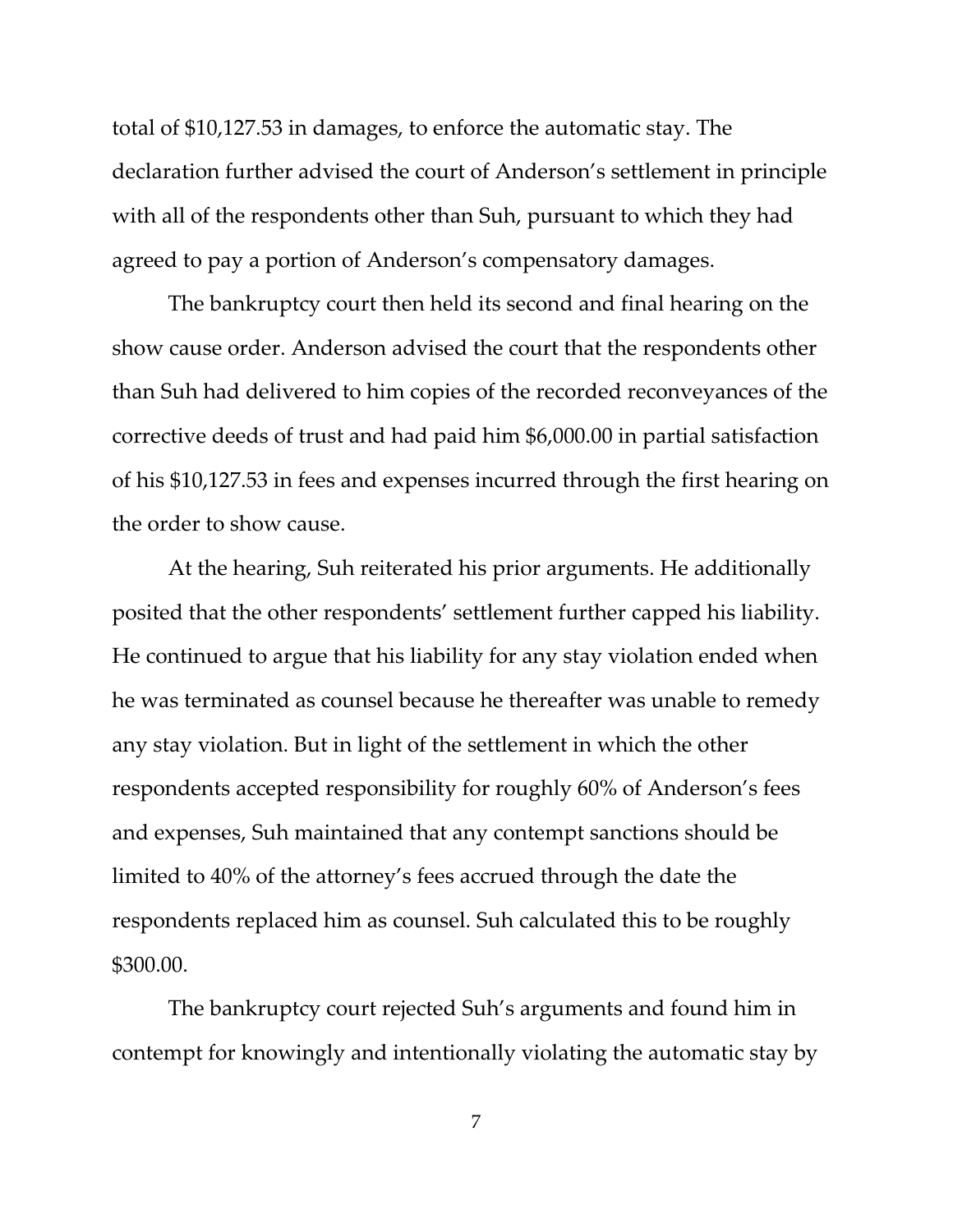preparing the corrective deeds of trust and advising the Jeongs that they should be signed and recorded. The court observed that Suh's apparent inability to fix the harm caused by his stay violation did not free him from liability for the compensatory contempt sanctions necessary to make the bankruptcy estate whole.

On September 16, 2019, the bankruptcy court entered its order holding Suh in contempt of court and imposing against him \$4,127.53 in compensatory contempt sanctions, which represented the unpaid balance of the trustee's attorney's fees. In addition to its prior oral findings, the court found in the contempt order that, when Suh recorded the corrective deeds of trust, he knew of the automatic stay, did not harbor any fair ground of doubt that recording them would violate the stay, and hence willfully violated the stay.

Suh timely appealed. Anderson filed a responsive appeal brief and a separate motion under Rule 8020. Anderson claims that this appeal is frivolous and he is entitled to recover his fees and costs. Suh has opposed the motion, but his opposition merely repeats his arguments on appeal.

#### **JURISDICTION**

The bankruptcy court had jurisdiction pursuant to 28 U.S.C. §§ 1334 and  $157(b)(2)(A)$  and (O). We have jurisdiction under 28 U.S.C. § 158.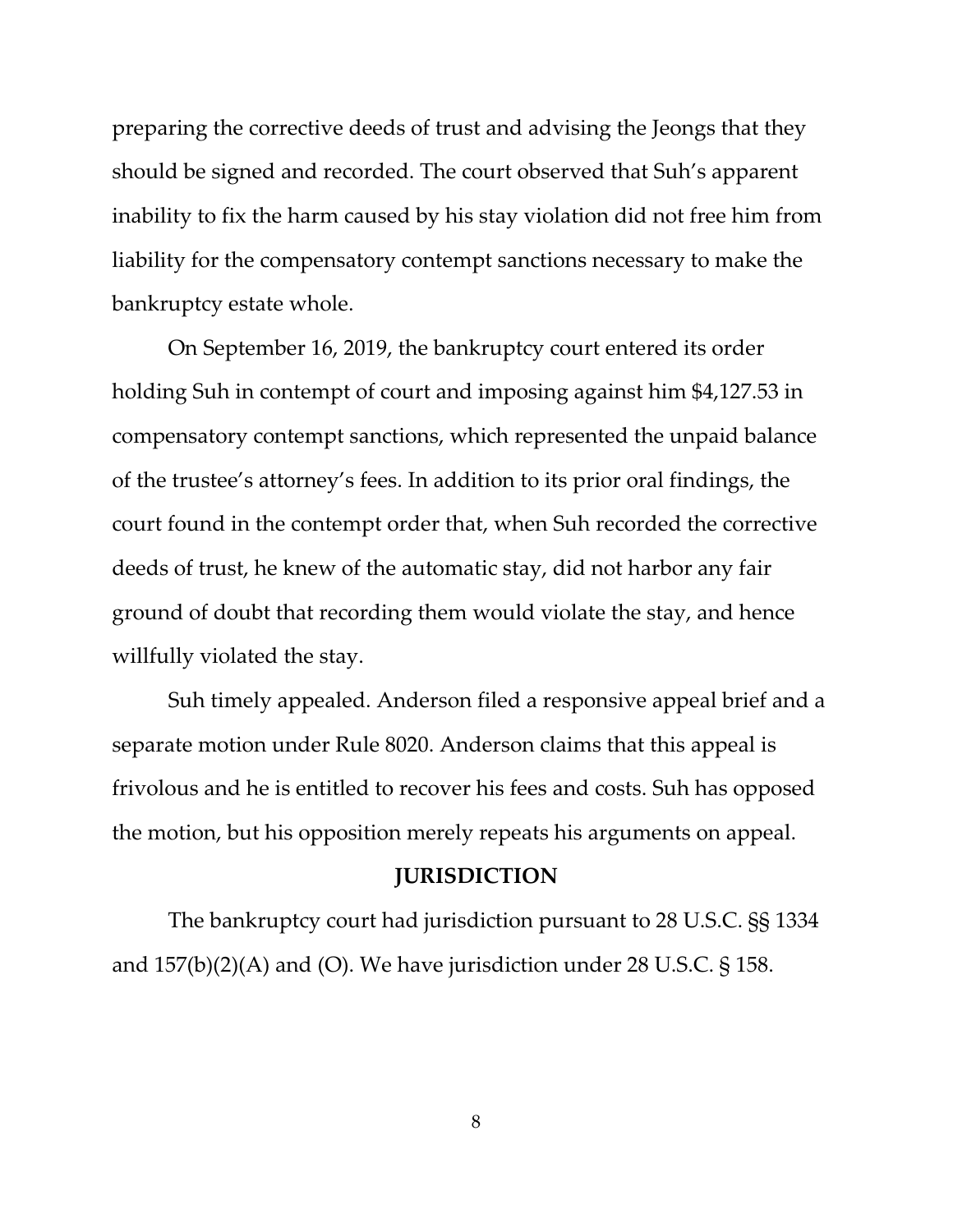#### **ISSUES**

- 1. Did the bankruptcy court abuse its discretion when it held Suh in contempt of court and imposed against him \$4,127.53 in sanctions?
- 2. Is Anderson entitled to recover his attorney's fees and costs on appeal?

#### **STANDARD OF REVIEW**

We review the bankruptcy court's imposition of contempt sanctions for an abuse of discretion. *Knupfer v. Lindblade (In re Dyer)*, 322 F.3d 1178, 1191 (9th Cir. 2003); *Rediger Inv. Corp. v. H Granados Commc'ns, Inc. (In re H Granados Commc'ns, Inc.)*, 503 B.R. 726, 731 (9th Cir. BAP 2013). The bankruptcy court abuses its discretion when it applies an incorrect legal rule or when its factual findings are clearly erroneous. *See United States v. Hinkson*, 585 F.3d 1247, 1261–62 (9th Cir. 2009) (en banc). A court's factual findings are clearly erroneous if they are illogical, implausible, or without support in the record. *Anderson v. City of Bessemer City*, 470 U.S. 564, 577 (1985).

#### **DISCUSSION**

# **A. The Bankruptcy Court Did Not Abuse Its Discretion When It Found Suh in Contempt of Court.**

A chapter 7 trustee may seek compensatory contempt sanctions against a party who violates the automatic stay. *In re Dyer*, 322 F.3d at 1189- 90.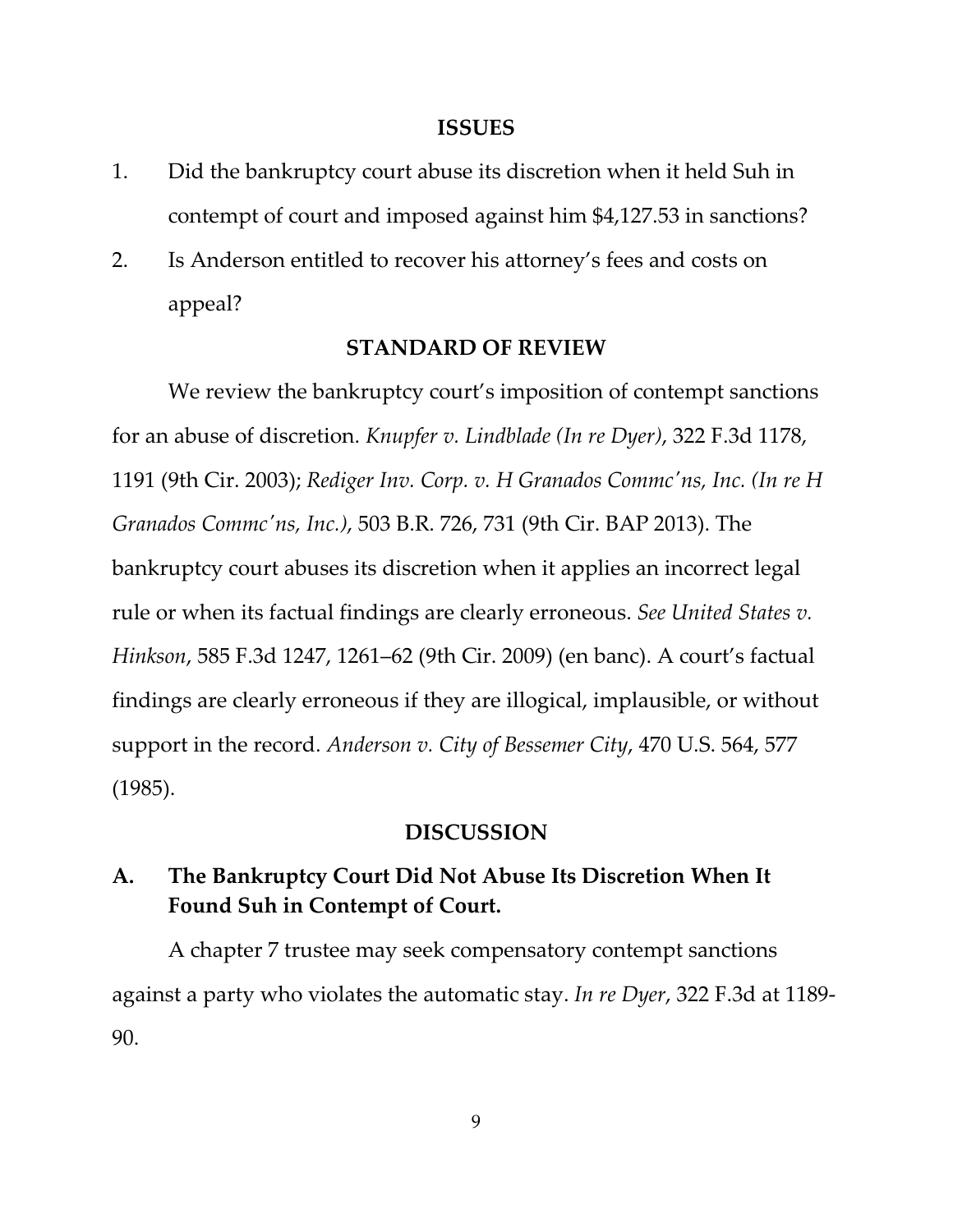To hold a party in contempt, the movant must show by clear and convincing evidence that the party violated a specific and definite court order. *Id.* at 1190-91. The automatic stay qualifies as a specific and definite court order. *Id.* at 1191. The stay violation also must be willful. *Id.* For purposes of finding contempt, willfulness does not depend on the party's intent or subjective belief. *Id.* All the movant needs to show is that the contemnor knew of the automatic stay and that he or she intended the actions that violated the stay. *Id.*

The Supreme Court recently clarified the legal standard governing contempt in the discharge context. As held in *Taggart v. Lorenzen*, 139 S. Ct. 1795, 1799 (2019), the bankruptcy court can exercise its discretion to impose civil contempt sanctions when the contemnor had "no objectively reasonable basis for concluding that [its] conduct might be lawful." Put differently, when there was no "fair ground of doubt" as to whether the subject order barred the conduct the violator engaged in, the court has the discretion to hold the violator in contempt of court. *Id.* at 1804.

Suh does not dispute that the court applied the correct legal standard when it held him in contempt. $^3$  Nor does he dispute that he was aware of

 $^{\rm 3}$  We assume that the contempt standard applied to the discharge violation in *Taggart* also applies to a violation of the automatic stay. Neither the parties, nor the bankruptcy court, has suggested that any other standard should apply. Furthermore, application of the same contempt standard for stay violations and bankruptcy discharge violations is consistent with the Ninth Circuit's prior precedent holding that the same (continued...)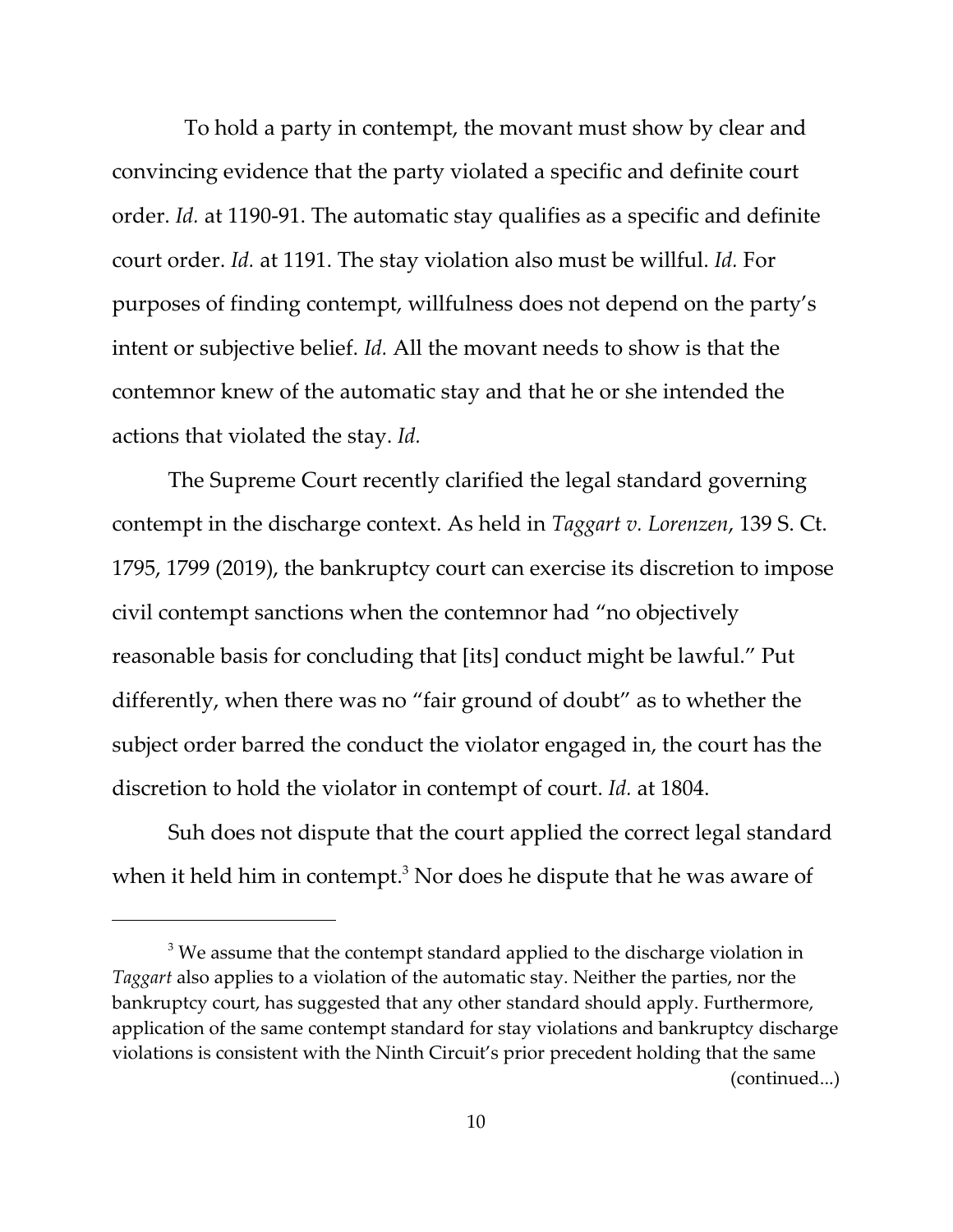the automatic stay and that, as counsel for Oh and Kwon, he intentionally prepared the corrective deeds of trust and caused Ms. Jeong to execute and record them. Instead, he contends that there was reasonable ground to doubt that the preparation and recording of the corrective deeds of trust violated the automatic stay. In fact, Suh continues to press his argument that § 546(b) gave the postpetition corrective deeds of trust priority over the estate's interest in the Jeongs' residence, so the recording of the corrective deeds fell within the exception to the automatic stay provided for in §  $362(b)(3)$ .

To address Suh's argument, we begin with the applicable statutes. Section 362(a)(4) stays "any act to create, perfect, or enforce any lien against property of the estate." Section 362(b)(3) provides an exception to the automatic stay for "any act to perfect, or to maintain or continue the perfection of, an interest in property to the extent that the trustee's rights and powers are subject to such perfection under section 546(b) of this title."

In turn, § 546(b) provides in relevant part:

(b)(1) The rights and powers of a trustee under sections 544, 545, and 549 of this title are subject to any generally applicable law that–

<sup>&</sup>lt;sup>3</sup>(...continued)

contempt standards apply to both violations of the automatic stay and violations of the discharge injunction. *See Zilog, Inc. v. Corning (In re Zilog, Inc.)*, 450 F.3d 996, 1008 n.12 (9th Cir. 2006), *partially overruled on other grounds by Taggart*, 139 S. Ct. at 1802.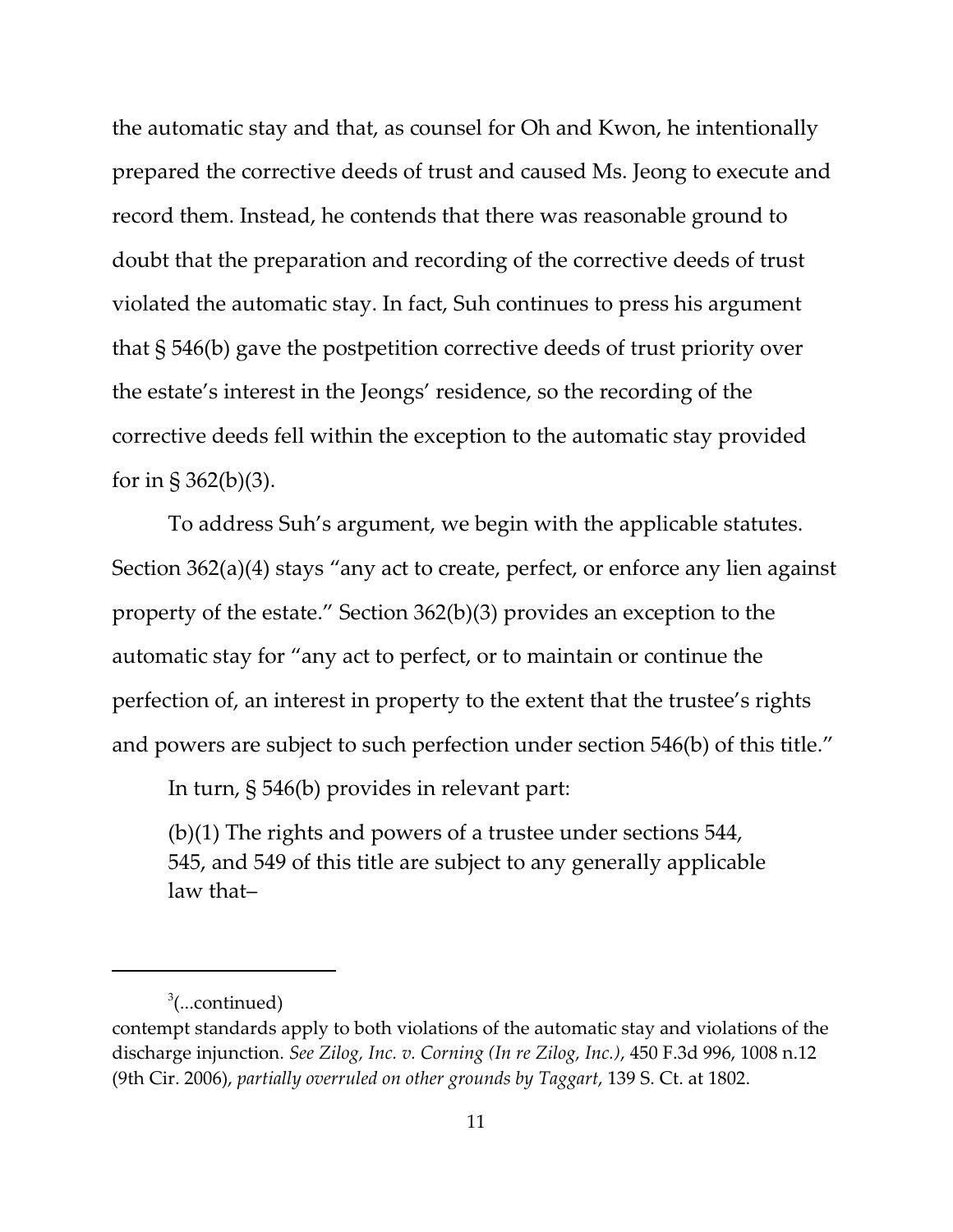(A) permits perfection of an interest in property to be effective against an entity that acquires rights in such property before the date of perfection; or

(B) provides for the maintenance or continuation of perfection of an interest in property to be effective against an entity that acquires rights in such property before the date on which action is taken to effect such maintenance or continuation.

This generally means that, if under § 546(b) the bankruptcy trustee's status as a lien creditor or hypothetical bona fide purchaser as of the date of the petition filing would be subordinate under state law to a subsequent act of perfection, that same act of perfection is excepted from the automatic stay under § 362(b)(3). *See Treasurer of Snohomish Cty. v. Seattle First Nat'l Bank (In re Glasply Marine Indus., Inc.)*, 971 F.2d 391, 394 (9th Cir. 1992) (citing §§ 362(b)(3) and 546(b) and stating: "[i]f a creditor possesses a pre-petition interest in property . . . and state law establishes a time period for perfection of a lien based on that interest, the creditor may still perfect the lien post-petition."). As explained in one leading treatise, "Section  $362(b)(3)$ ... permits perfection, or maintenance or continuation of perfection, free of the automatic stay that would otherwise be applicable, under circumstances in which the creditor's action would be effective [under nonbankruptcy law] against a trustee." 3 Collier on Bankruptcy ¶ 362.05[4] (Richard Levin & Henry J. Sommer, eds., 16th ed. 2019).

Suh contends that, because Oh and Kwon received their original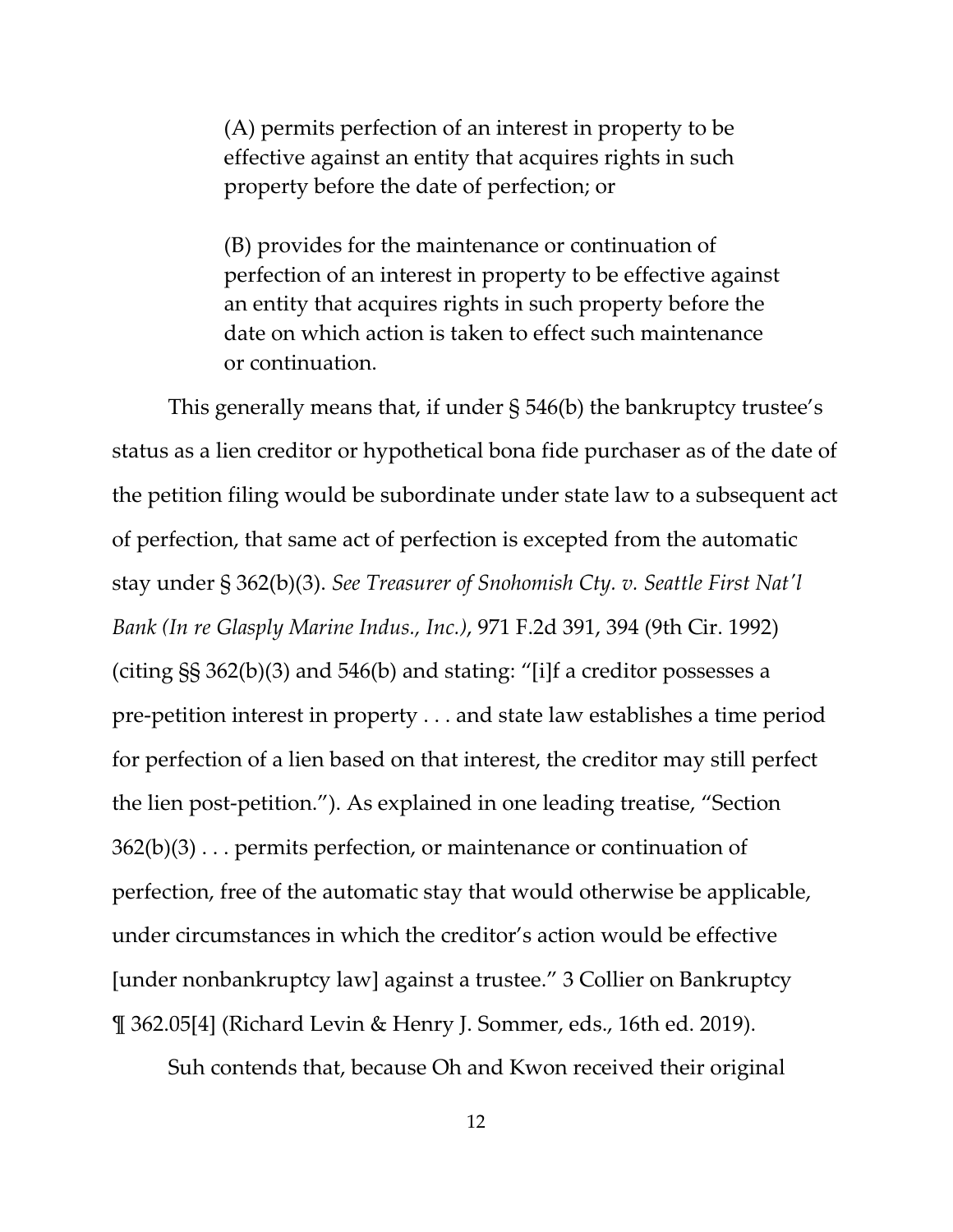deeds of trust in the Jeongs' residence prepetition, and because those deeds of trust were recorded prepetition with only minor defects in the property description, the recording of the corrective deeds of trust relates back to the time the original deeds of trust were recorded. This argument has no merit. The authorities he relies on concern the underlying validity of conveyances.<sup>4</sup> They have nothing to do with the perfection of secured interests in real property or with the priority of competing interests in real property. There is nothing in Suh's authorities even suggesting that, under California law, the holder of a deed of trust can record a corrective deed of trust and thereby obtain priority over intervening lien creditors and bona fide purchasers. As noted by the bankruptcy court, such argument is antithetical to the race notice nature of California's statutory priority scheme. *See Great W. Bank v. Snow (In re Snow)*, 201 B.R. 968, 974–75 (Bankr. C.D. Cal. 1996) (examining the contents and effect of California's racenotice recording statutes).

 In short, nothing under California law gives holders of trust deeds any grace period or right to record corrective trust deeds for the purpose of

 $^4$  In support of this point, Suh primarily relies on Cal. Code of Civil Proc. § 2077, which sets out rules for construing property descriptions in conveyances of real property. Suh also relies on *Hall v. Bartlett*, 158 Cal. 638, 642 (1910), which in relevant part dealt with the validity of a deed with a defective property description. The only other authority Suh cites is Cal. Gov. Code § 27201(c)(1), which provides that documents to be recorded for a second time must be executed and acknowledged or verified for a second time in order to be accepted for recording.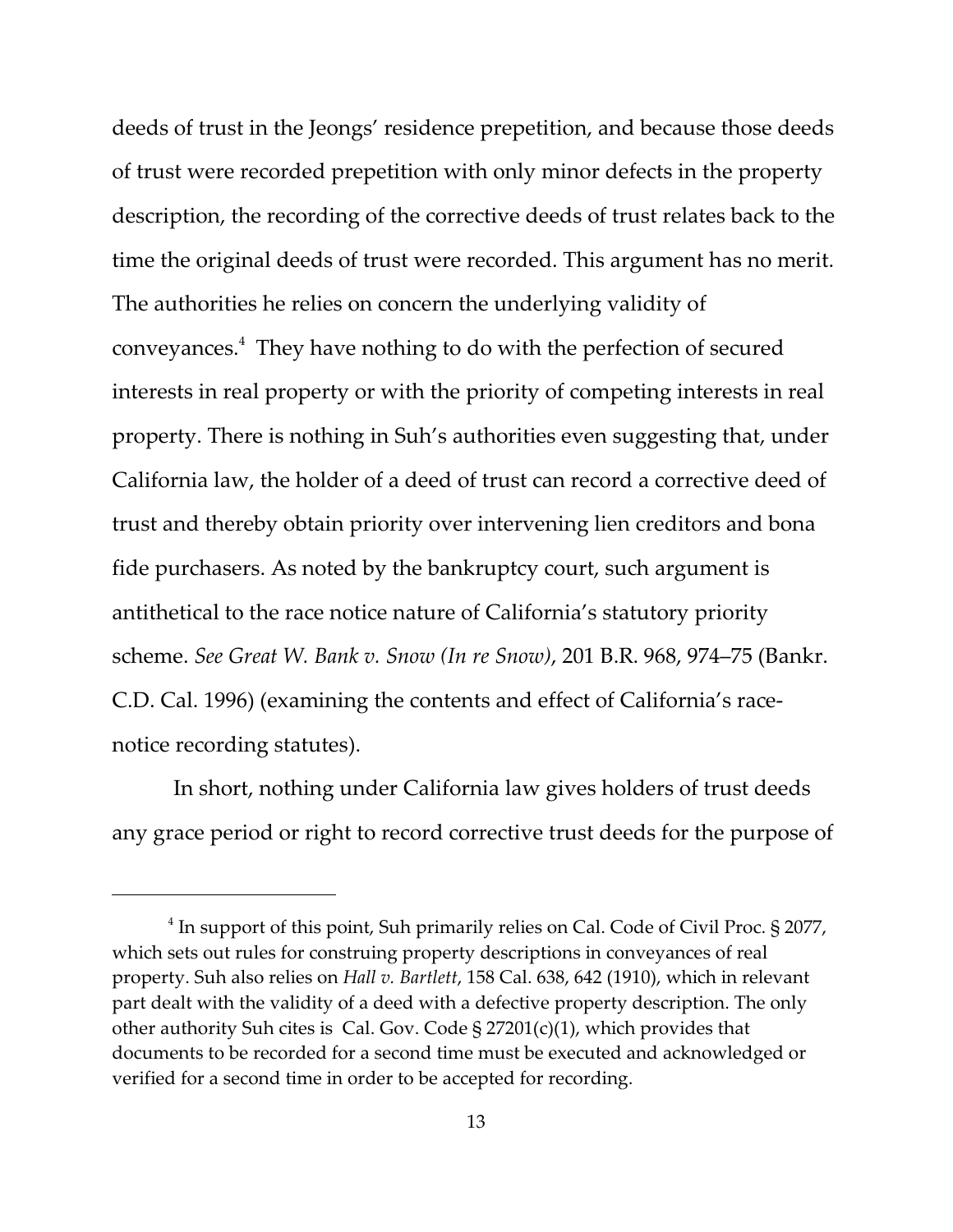obtaining priority over an intervening lien creditor or bona fide purchaser. Therefore, §§ 362(b)(3) and 546(b) do not apply to the corrective deeds of trust Suh prepared and caused to be recorded on behalf of Oh and Kwon.

Furthermore, we agree with the bankruptcy court's determination that Suh's stay exception theory did not constitute a reasonable ground for Suh to doubt the applicability of the automatic stay to his actions. His inability to cite any *pertinent* authority in support of his theory is telling.

The automatic stay is a critical component of bankruptcy. It is liberally interpreted and strenuously enforced. *See RESS Fin. Corp. v. Beaumont 1600, LLC (In re The Preserve, LLC)*, BAP No. CC-17-1357-LLsTa, 2018 WL 4292023, at \*8 (9th Cir. BAP Sept. 7, 2018) (citing *America's Servicing Co. v. Schwartz–Tallard (In re Schwartz–Tallard)*, 803 F.3d 1095, 1100 (9th Cir. 2015) (en banc)). Against this backdrop, Suh had "no objectively reasonable basis for concluding that [his] conduct might be lawful." *Taggart*, 139 S. Ct. at 1799. As the Supreme Court clarified in *Taggart*, "a party's subjective belief that she was complying with an order ordinarily will not insulate her from civil contempt if that belief was objectively unreasonable." *Id*. at 1802; *see also Freeman v. Nationstar Mortg. LLC (In re Freeman),* 608 B.R. 228, 234 (9th Cir. BAP 2019).

At best, Suh's legal theory – unsupported by any authority – is wishful thinking that runs contrary to the express language of § 362(b)(3) and that would, if credited, dramatically undermine the relief afforded to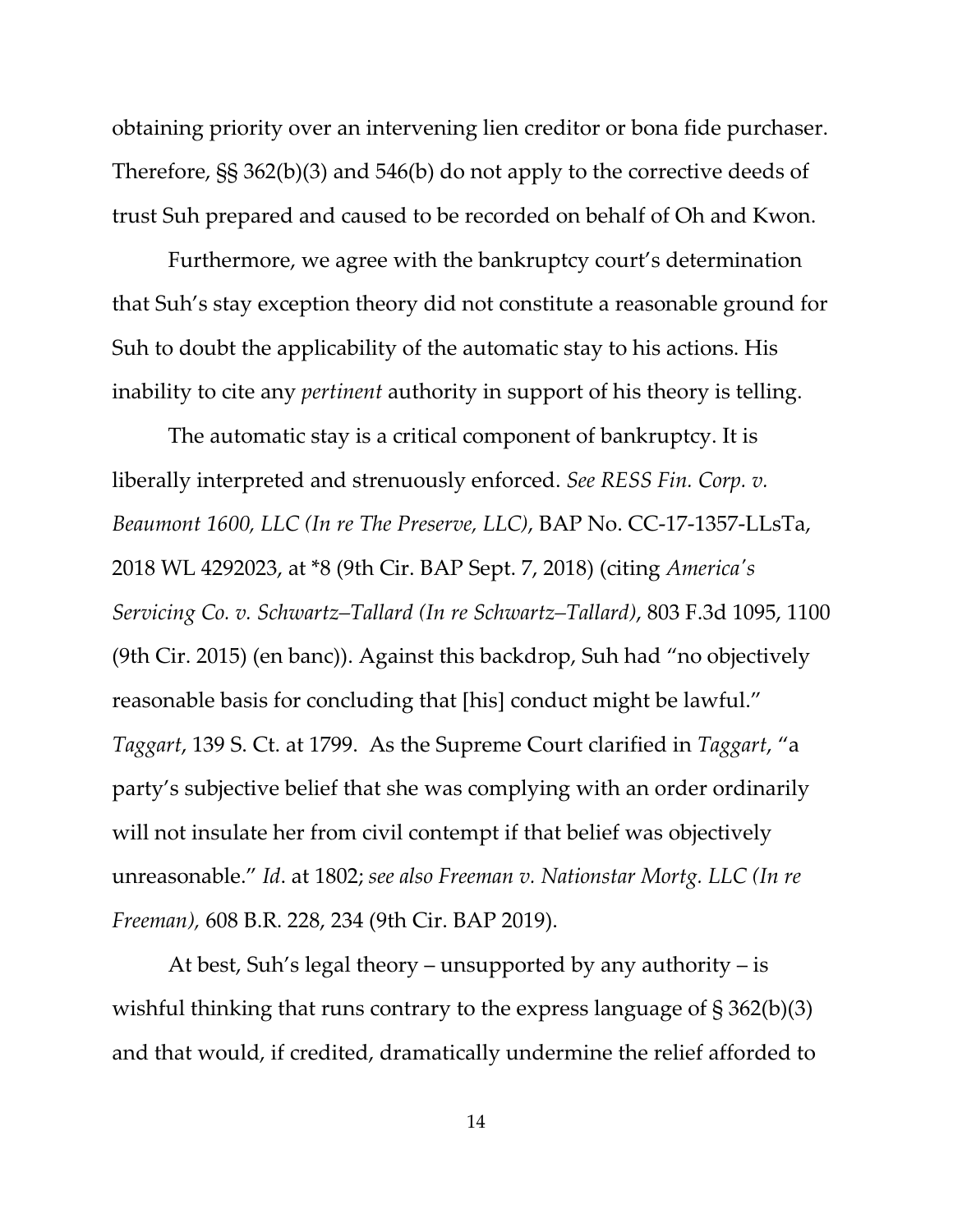debtors and the estate under § 362(a)(4). At worst, his legal theory is nothing more than a disingenuous and cynical attempt to evade the clear mandate of the automatic stay. Either way, Suh lacked an objectively reasonable basis when he acted on behalf of Oh and Kwon to obtain from the Jeongs postpetition corrective deeds of trusts. Accordingly, the bankruptcy court did not abuse its discretion when it found Suh in contempt of court.

### **B. The Bankruptcy Court Did Not Abuse Its Discretion When It Imposed Sanctions Against Suh.**

Suh additionally challenges the award of \$4,127.53 in compensatory civil contempt sanctions. As in the bankruptcy court, he argues that given his former clients' settlement payment of 60% of the trustee's fees incurred, he only could be held liable for 40% of Anderson's remaining fees. He further contends that his liability ended when his clients retained substitute counsel. Suh calculated the ceiling on his potential liability to be roughly \$300.00 and concludes that it was error for the bankruptcy court to award sanctions in excess of this amount.

Attorney's fees are one component of an appropriate civil contempt award. *In re Dyer*, 322 F.3d at 1195; *In re The Preserve, LLC*, 2018 WL 4292023 at \*11 (citing *In re H Granados Commc'ns, Inc.*, 503 B.R. at 734–35). Such fees may include fees incurred not only in remedying the stay violation but also in enforcing the stay against the contemnors. *In re H Granados Commc'ns,*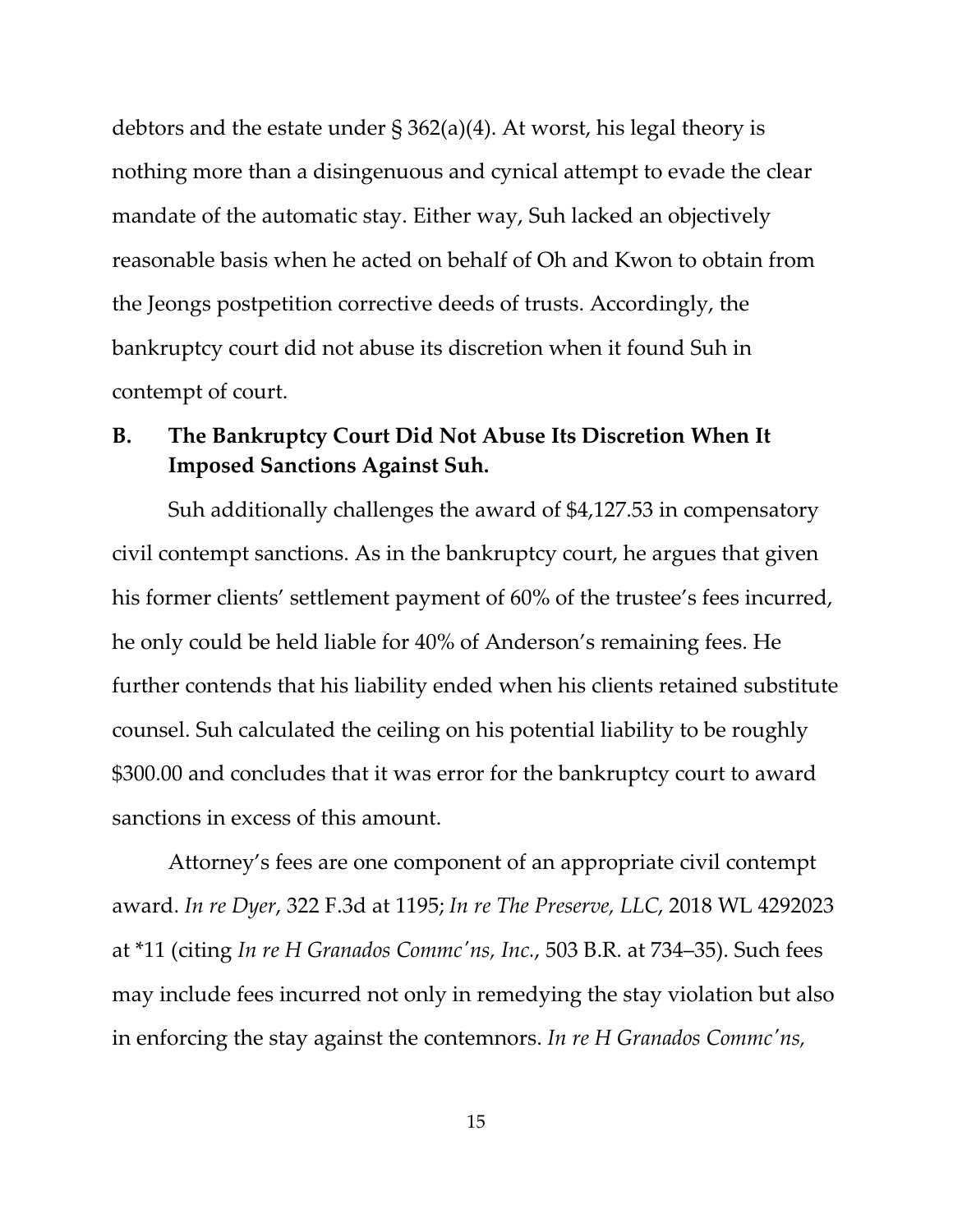*Inc.*, 503 B.R. at 734–35. In other words, the "American Rule" does not apply in civil contempt proceedings under § 105(a). *Id.* at 735. The party seeking contempt sanctions may recover as compensatory damages all fees incurred in enforcing the automatic stay, including those incurred in pursuing damages resulting from the stay violation.

The \$4,127.53 in fees the bankruptcy court awarded were incurred in remedying Suh's stay violation. Suh does not argue otherwise. Instead, he maintains that he should not be held liable for a stay violation he could not fix. He cites *Renwick v. Bennett (In re Bennett)*, 298 F.3d 1059, 1069 (9th Cir. 2002), for the proposition that a party should not be held in contempt to the extent he or she can demonstrate that they could not comply with the order they violated. *Id.*

But Suh's reliance on *Bennett* is misplaced. Suh conflates his alleged inability to *remedy* his stay violation with the violation of the stay itself. Put differently, he is liable for the damages caused by his stay violation - his postpetition efforts on behalf of Oh and Kwon to obtain and have the Jeongs record new deeds of trust. Suh unequivocally had the ability to comply with the stay by not seeking the recording of corrective deeds of trust on behalf of Oh and Kwon. Indeed, Suh's actions are the very definition of acts to perfect a lien stayed by § 362(a)(4), and they clearly violated the automatic stay.

Once Suh willfully violated the stay, he potentially was liable for all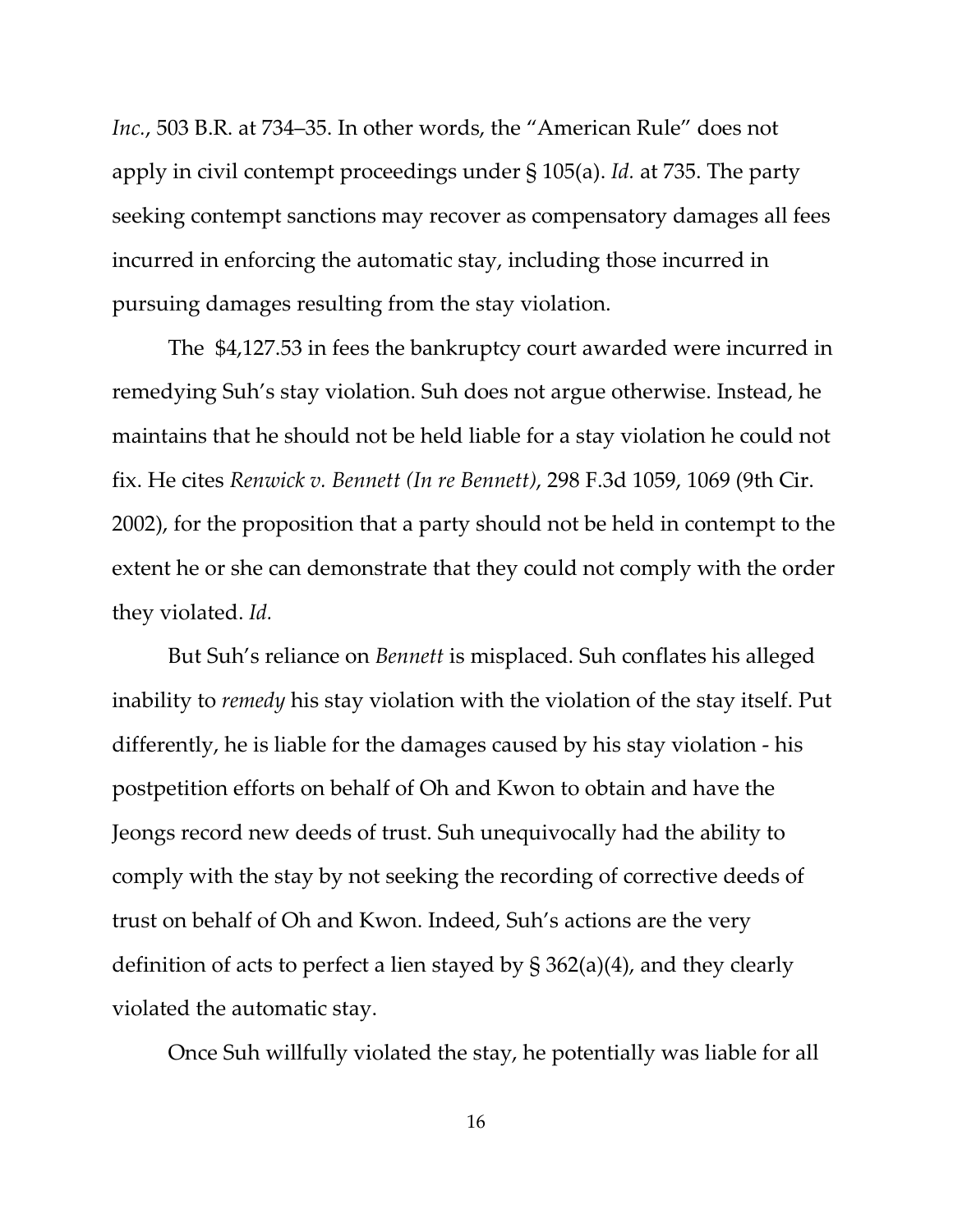harm Anderson suffered as a result of the stay violation. *See In re H Granados Commc'ns, Inc.*, 503 B.R. at 735. To hold otherwise would undermine the compensatory nature of this civil contempt award. *See generally In re Dyer*, 322 F.3d at 1192 (describing difference between compensatory civil contempt sanctions and non-compensatory criminal contempt fines). Suh's inability to remedy his willful stay violation did not negate the violation itself, nor did it terminate his liability for any resulting damages.

In short, the bankruptcy court did not abuse its discretion when it imposed against Suh \$4,127.53 in compensatory civil contempt sanctions for the balance of the trustee's unpaid legal fees incurred to address the stay violation.

## **C. Anderson Is Entitled To Recover The Attorney's Fees And Costs He Has Incurred In Defending This Appeal.**

Anderson has requested that we award him additional fees and costs incurred to defend against this appeal. He offers two discrete theories for his entitlement to recover his fees on appeal. First, he claims that the award is necessary to compensate him for the continuing harm arising from Suh's original stay violation and to prevent Suh from diminishing the value of the bankruptcy court's prior compensatory civil contempt sanctions award. Second, Anderson contends that this appeal is frivolous, so he is entitled to recover his attorney's fees and costs on appeal under Rule 8020.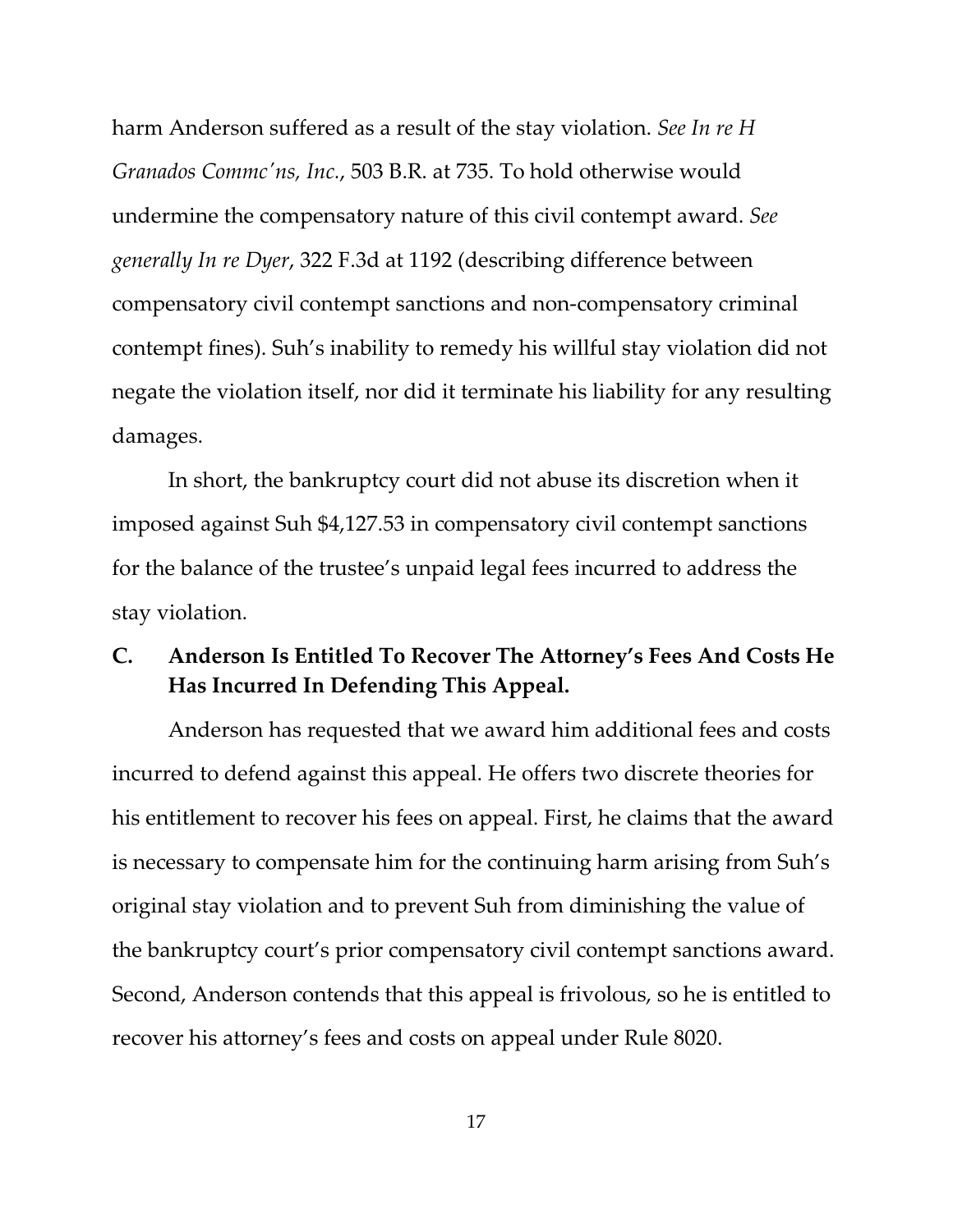In support of his first theory, Anderson relies on *Schwartz–Tallard*, 803 F.3d at 1101, which addressed the right to recover attorney's fees on appeal for a violation of the automatic stay. Construing § 362(k), which provides for recovery of attorney's fees, the Ninth Circuit held in relevant part:

[w]hen a party is entitled to an award of attorney's fees in the court of first instance, as Schwartz–Tallard was here, she is ordinarily entitled to recover fees incurred in successfully defending the judgment on appeal. . . . We see no reason why fee awards under § 362(k) should be subject to a different rule.

*Id.* (citing *Legal Voice v. Stormans, Inc.*, 757 F.3d 1015, 1016 (9th Cir. 2014)).

A chapter 7 trustee, however, is not entitled to seek recovery under § 362(k). Instead, the trustee only can recover damages for stay violations under the bankruptcy court's civil contempt power. *Havelock v. Taxel (In re Pace)*, 67 F.3d 187, 193 (9th Cir. 1995). And the Ninth Circuit has held that the bankruptcy court's civil contempt power does not include the power to award fees incurred in defending the bankruptcy court's contempt ruling on appeal. *See State of Cal. Emp't Dev. Dep't v. Taxel (In re Del Mission Ltd.)*, 98 F.3d 1147, 1153-54 (9th Cir. 1996); *see also Ocwen Loan Servicing v. Marino (In re Marino)*, 949 F.3d 483, 489 (9th Cir. 2020).

Even so, we are persuaded that Anderson's alternate request based on Rule 8020 has merit. Rule 8020(a) conforms with Federal Rule of Appellate Procedure 38 and permits the district court or the BAP to award damages and double costs for frivolous bankruptcy appeals, including the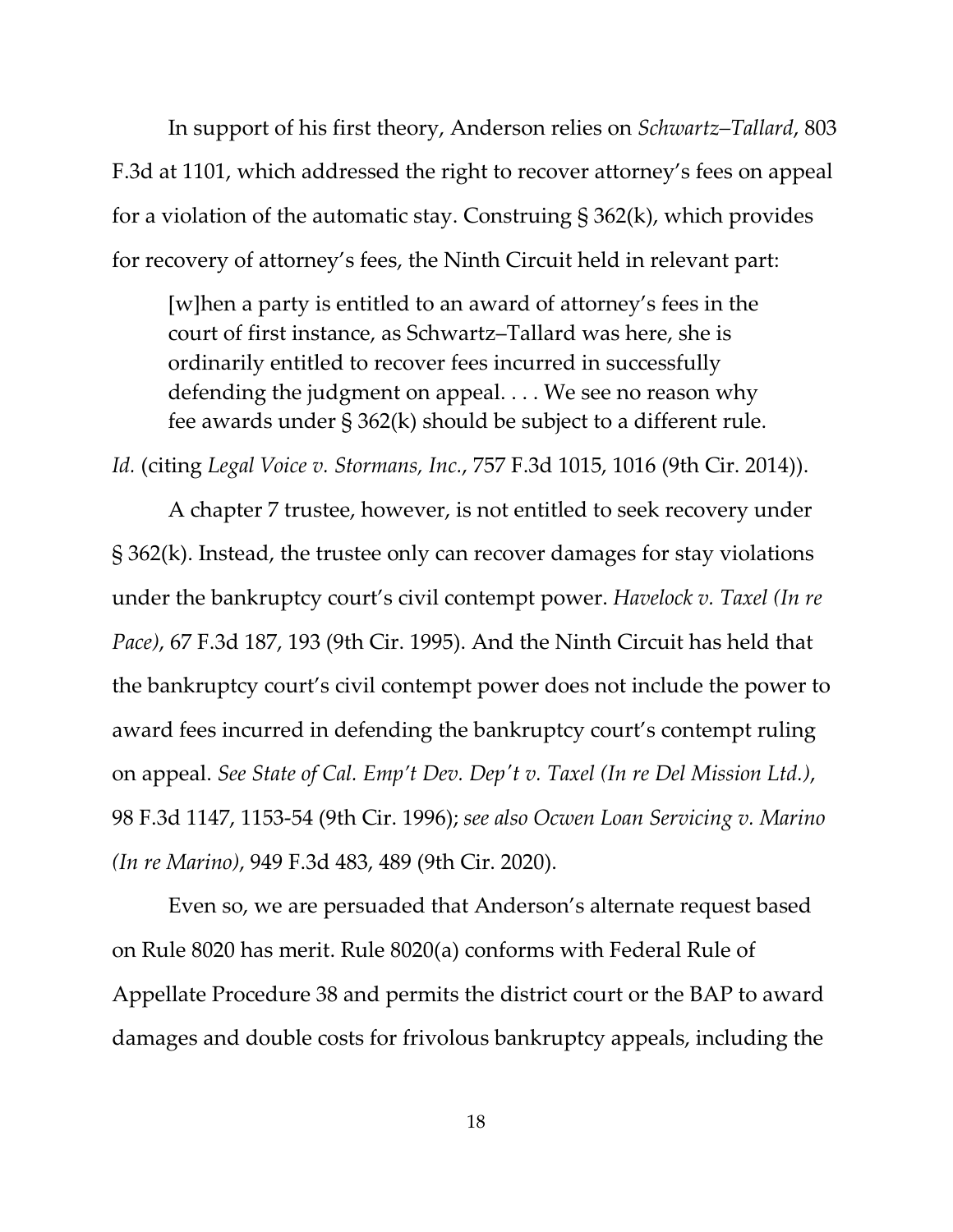appellee's appellate attorney's fees and expenses. *See De Jesus Gomez v. Stadtmueller (In re De Jesus Gomez)*, 592 B.R. 698, 708 (9th Cir. BAP 2018). "'An appeal is frivolous if the results are obvious, or the arguments of error are wholly without merit.'" *In re Marino*, 949 F.3d at 489 (quoting *Maisano v. United States*, 908 F.2d 408, 411 (9th Cir. 1990)).

Suh's arguments meet the frivolous appeal standard. As we noted earlier in this decision, he has not cited any pertinent authority to support his interpretations of the automatic stay and California law. Furthermore, both bankruptcy law and California law unequivocally support the bankruptcy court's rulings. Suh's arguments on appeal are no different than those he raised before the bankruptcy court. Yet he still has not provided any authority supporting his legal theory, which contravenes the clear mandate of § 362(a)(4). This stay provision plainly enjoined his postpetition efforts to perfect liens against property of the estate.

Because we find that the result of Suh's appeal was obvious and that his arguments are wholly without merit, Anderson is entitled to his attorney's fees and double costs under Rule 8020. *In re De Jesus Gomez*, 592 B.R. at 709. Within twenty-one days of the date of this decision, Anderson should file and serve a declaration attesting to his reasonable and necessary fees and costs on appeal. Appropriate documentation should accompany the declaration, including detailed billing records supporting the amount of Anderson's appellate fees and costs. Within fourteen days of service of